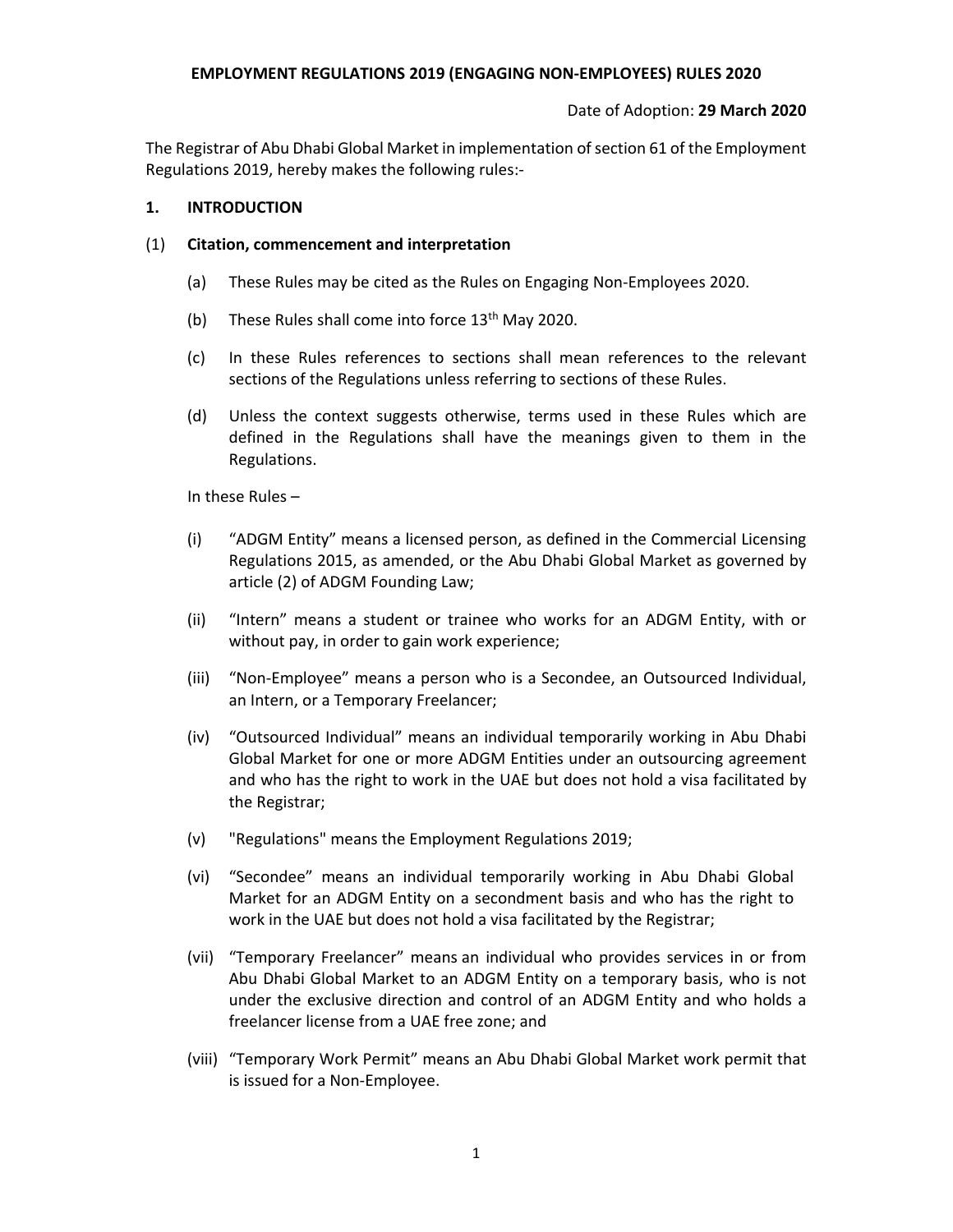## (2) **Application**

These Rules apply to every ADGM Entity that engages or intends to engage the following categories of individuals:

- (a) Secondees;
- (b) Outsourced Individuals;
- (c) Interns; and
- (d) Temporary Freelancers.

### (3) **Purpose**

The purpose of these Rules is to supplement the Regulations and to set out the conditions for the issuance of Temporary Work Permits in Abu Dhabi Global Market as well as applicable fees and fines for non‐compliance with these Rules.

### **2. TEMPORARY WORK PERMITS**

### (1) **Authority**

- (a) The Registrar is the sole authority to issue Temporary Work Permits.
- (b) The Registrar may in their sole discretion revoke any Temporary Work Permit approved under subsection (1)(a).

### (2) **Responsibility for Obtaining a Temporary Work Permit**

- (a) The ADGM Entity engaging the Non-Employee is responsible for obtaining, maintaining and paying the cost of the required Temporary Work Permit (in accordance with Schedule 1) prior to the Non‐Employee's provision of any services in the Abu Dhabi Global Market to that ADGM Entity.
- (b) A delay in filing an application for a Temporary Work Permit will attract, in addition to filing fee applicable, a delayed application fee in accordance with Schedule 1.
- (c) Failure to comply with subsection (2) will be considered a contravention of these Rules and will attract a fine in accordance with Schedule 2.
- (d) The ADGM Entity engaging Non‐Employees shall keep records of the following:
	- (i) Non‐Employees' names;
	- (ii) The date on which the Non‐Employees' engagements began; and
	- (iii) The date on which the Non‐Employees' engagements expire.
- (e) Records prescribed in subsection  $(2)(c)$  shall be in English, kept at the ADGM Entity's principal place of business in the Abu Dhabi Global Market and may be retained in electronic format.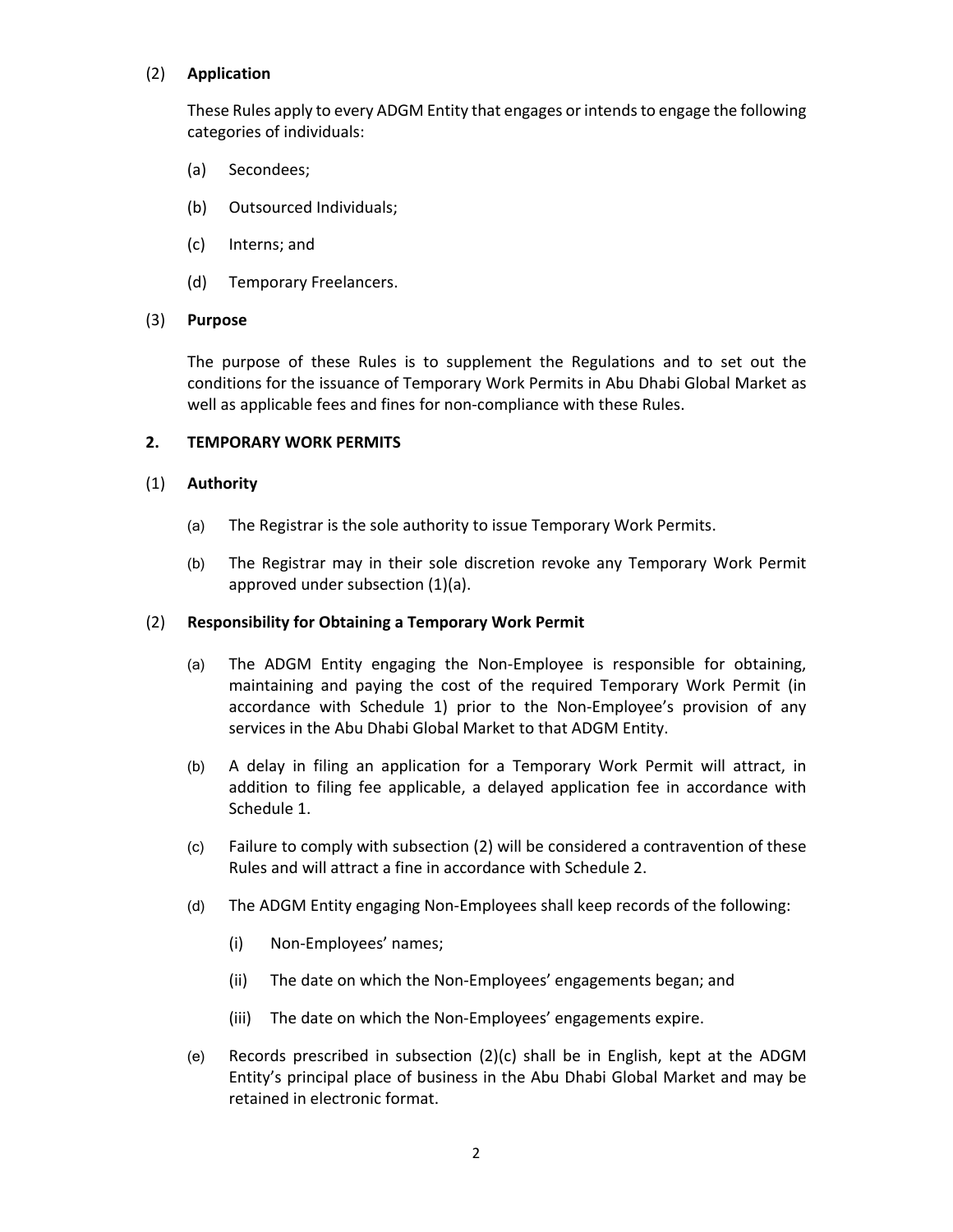## (3) **General Requirements for all Temporary Work Permits**

- (a) For any individual entering into a temporary engagement with an ADGM Entity, the relevant ADGM Entity must apply for a Temporary Work Permit.
- (b) In order to be granted a Temporary Work Permit, the individual, if not a UAE or GCC national, must hold a valid UAE residence visa which is valid for longer than the requested duration of the Temporary Work Permit.
- (c) Temporary Work Permits can be issued for validity periods of 3, 6 or 12 months.

## (4) **Specific Requirements**

- (a) Unless an exemption is granted by the Registrar, a Temporary Work Permit for a Secondee and an Intern shall be valid for a maximum period of 12 months and is not renewable.
- (b) A Temporary Work Permit for an Outsourced Individual or Temporary Freelancer can be renewed indefinitely, upon payment of the applicable fees in accordance with Schedule 1.
- (c) If the Non‐Employee is between 15 and 18 years of age, the ADGM Entity shall take all appropriate measures to ensure that conditions for that Non‐Employee's engagement are safe, reasonable and appropriate for their age and wellbeing.

## (5) **Required Documents**

- (a) The Registrar may, from time to time, publish the list of required documents upon application for a Temporary Work Permit.
- (b) These requirements are subject to change from time to time, at the Registrar's discretion.
- (c) The Registrar has the power to grant exceptions to ADGM Entities in regards to the required documents.

### (6) **Reduction, waiver or refund of fees**

- (a) The Registrar may reduce, waive or refund all or part of any fee if it considers that, in the exceptional circumstances of a particular case, it would be equitable to do so.
- (b) For the purpose of these Rules, "exceptional circumstances" is defined as any unforeseen circumstances in which the public interest outweighs the need for the imposition of the fees.

## (7) **Employment Regulations 2019 (Engaging Non‐employees) Rules 2019**

The Employment Regulations 2019 (Engaging Non‐employees) Rules 2019 is repealed.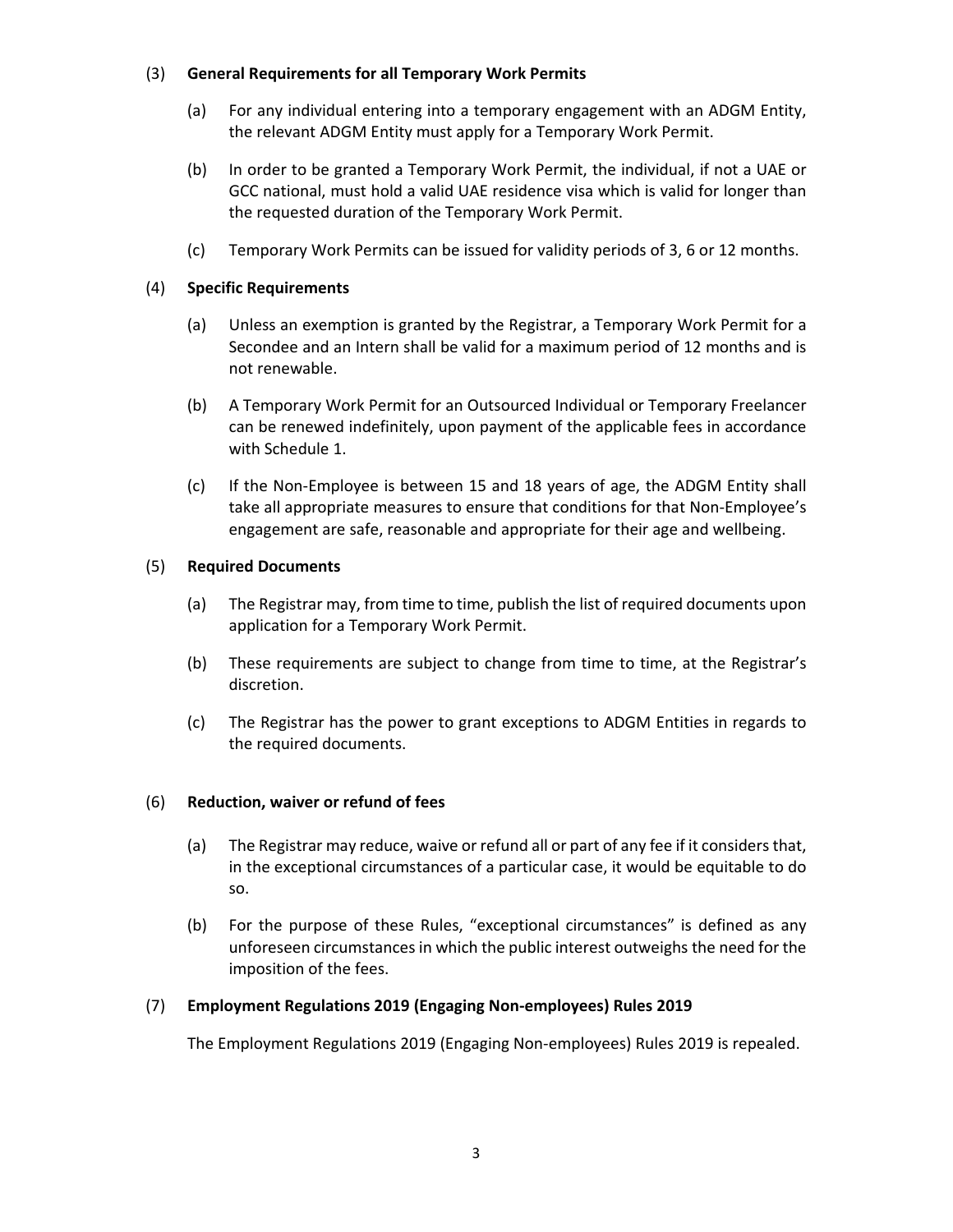## **SCHEDULE 1 – FEES**

Fees for obtaining and renewing Temporary Work Permits and delayed application fees

## **Table 1 ‐ Issuance of Temporary Work Permit**

| <b>Category of Non-</b>     | 3 months | 6 months | 12 months |
|-----------------------------|----------|----------|-----------|
| <b>Employee</b>             |          |          |           |
| Secondee                    | 150      | 300      | 600       |
| Outsourced Individual       | 150      | 300      | 600       |
| Intern                      | 150      | 300      | 600       |
| <b>Temporary Freelancer</b> | 150      | 300      | 600       |

## **Table 2 ‐ Renewal of Temporary Work Permit**

| <b>Category of Non-</b><br><b>Employee</b> | 3 months | 6 months | 12 months |
|--------------------------------------------|----------|----------|-----------|
| Secondee                                   | 150      | 300      | 600       |
| Outsourced Individual                      | 150      | 300      | 600       |
| Intern                                     | 150      | 300      | 600       |
| <b>Temporary Freelancer</b>                | 150      | 300      | 600       |

## **Table 3 – Delayed Applications**

| <b>Delay</b>                                                                 | Fee |
|------------------------------------------------------------------------------|-----|
| If filed within 1 week after the Non-Employee commences its<br>engagement    | 250 |
| If filed more than 1 week after the Non-Employee commences<br>its engagement | 500 |

The above fees are in United Arab Emirates Dirhams and are inclusive of VAT.